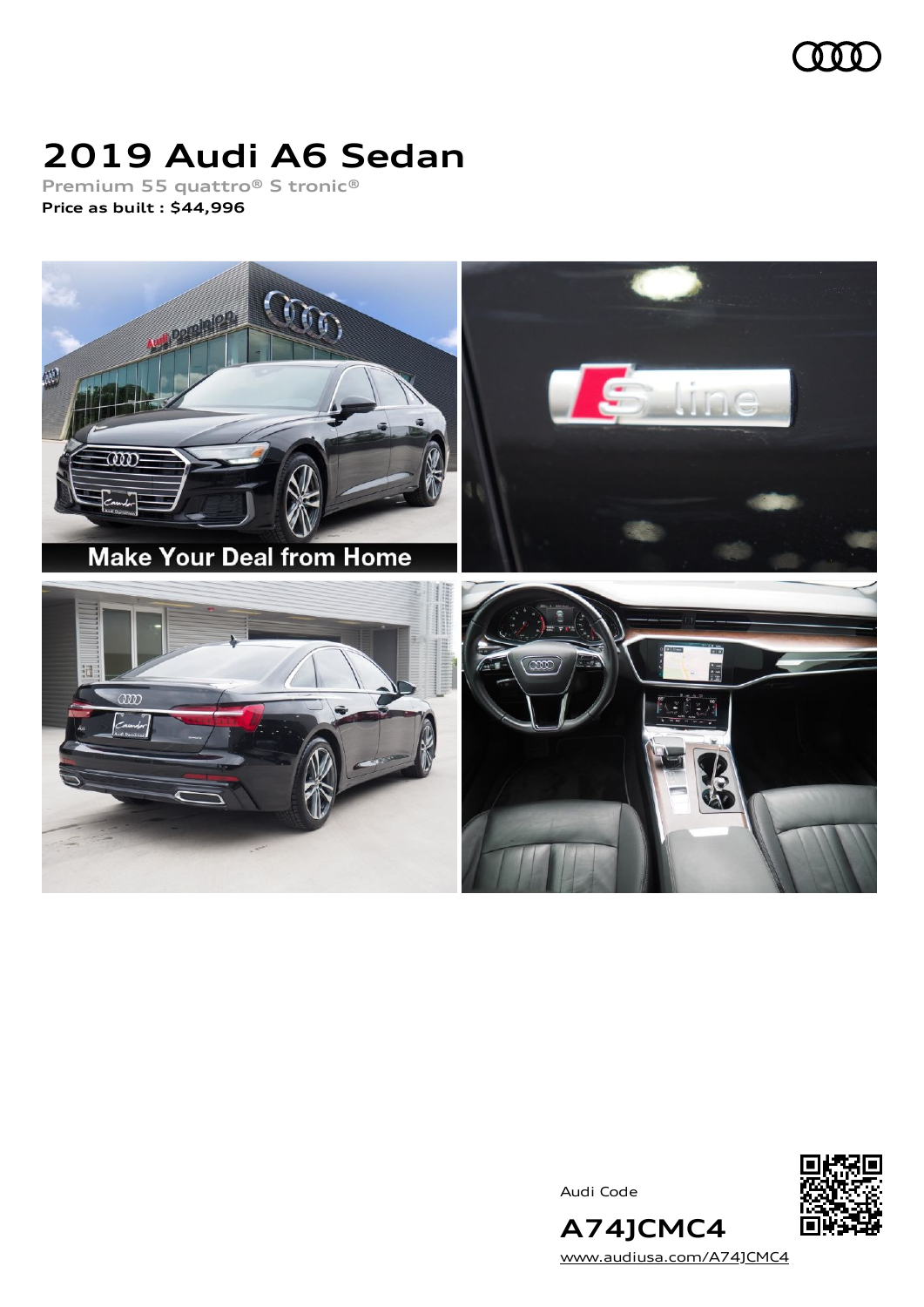# **Summary**

**Audi 2019 Audi A6 Sedan** Premium 55 quattro® S tronic®

**Price as buil[t](#page-10-0)** \$44,996

#### **Exterior colour**

Brilliant Black

#### **Interior colour**

| Seats     | Black with Rock Gray cross stitching |
|-----------|--------------------------------------|
| Dashboard | Black                                |
| Carpet    | Black                                |
| Headliner | Lunar Silver                         |



#### **Further Information**

| Warranty        |              |
|-----------------|--------------|
|                 | No           |
| Mileage         | 69,439 miles |
| Type of vehicle | Used car     |
|                 |              |

#### **Audi Code** A74JCMC4

**Your configuration on www.audiusa.com** [www.audiusa.com/A74JCMC4](https://www.audiusa.com/A74JCMC4)

**Commission number** 31bedaa50a0e09b1633e

#### **Technical Specifications**

| Engine type                  | 3.0-liter six-cylinder                        |
|------------------------------|-----------------------------------------------|
| stroke                       | Displacement/Bore and 2,995/84.5 x 89.0 cc/mm |
| Torque                       | 369 lb-ft@rpm                                 |
| Top track speed              | 130 mph mph $1$                               |
| Acceleration (0 - 60<br>mph) | 5.1 seconds seconds                           |
| Recommended fuel             | Premium                                       |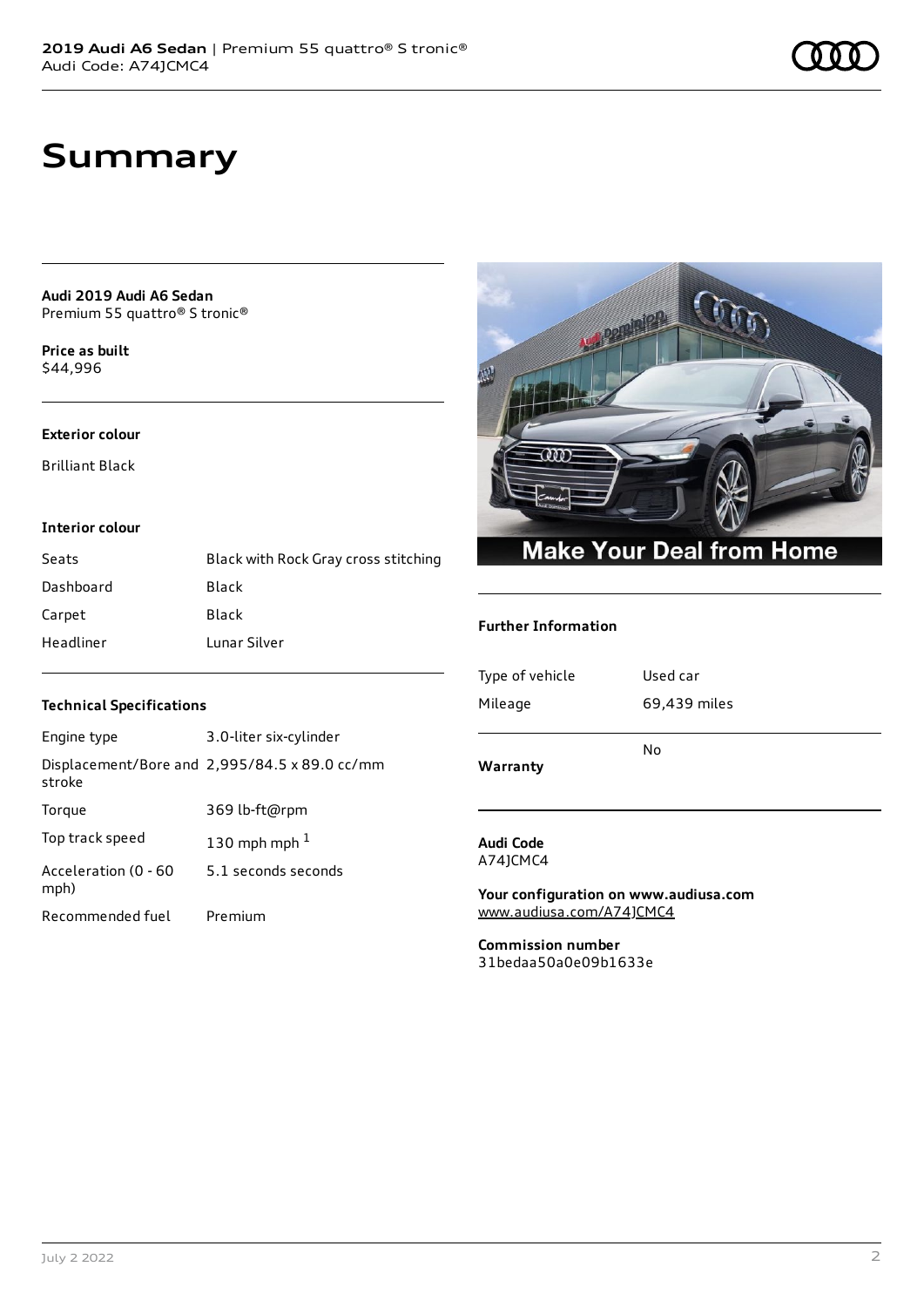# **Equipment**

Brilliant Black

Audi advanced key

Power-adjustable, power-folding, auto-dimming, heated exterior side mirrors with memory

Convenience package

Black cloth headliner

DVD player

Audi pre sense® rear

Audi side assist

Audi phone box







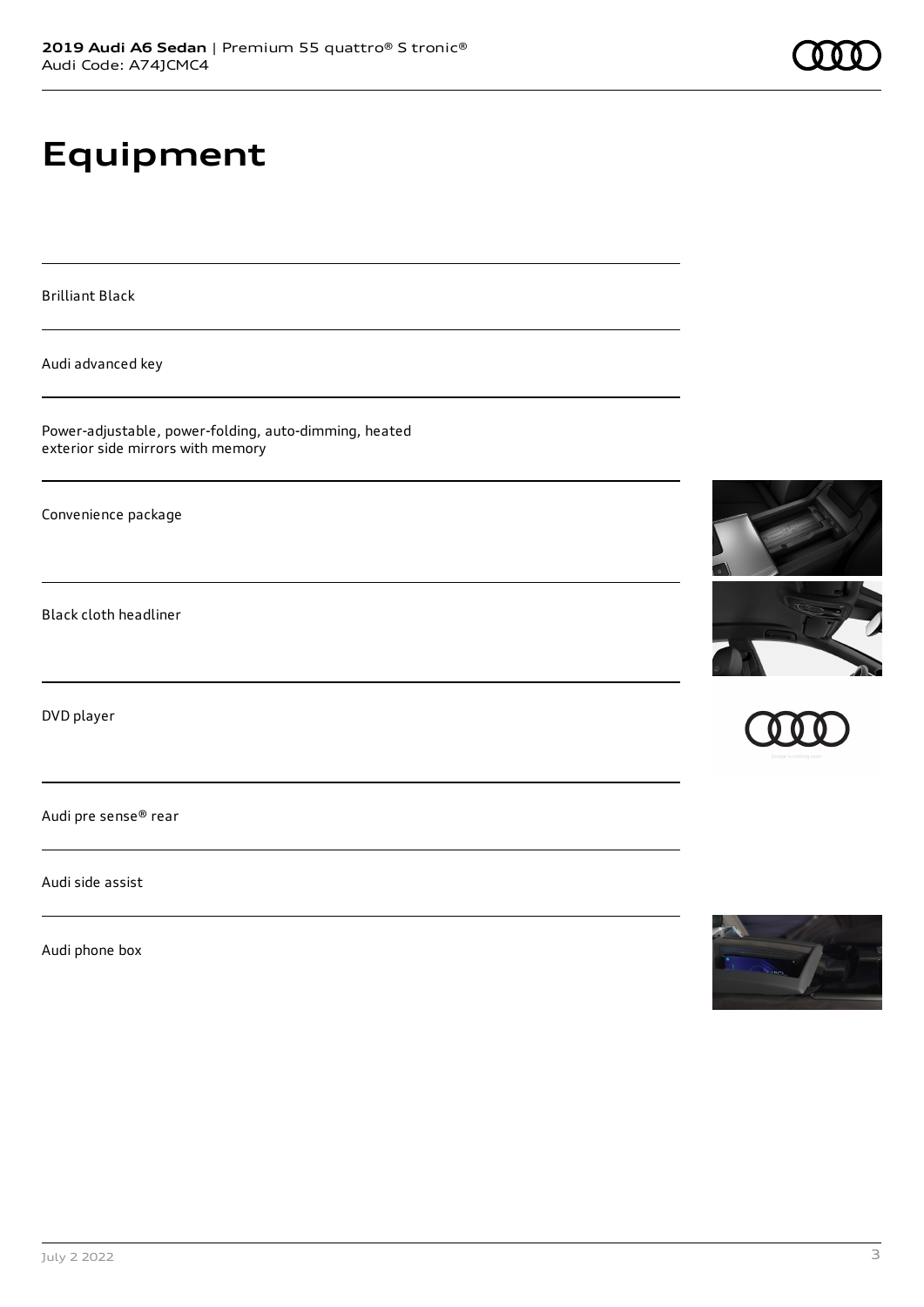# **Standard features**

### **Safety and Security**

| 4UH             | Driver and front passenger airbags incl. knee<br>airbags                          |
|-----------------|-----------------------------------------------------------------------------------|
| 8T <sub>2</sub> | Cruise control with coast, resume and<br>accelerate features                      |
| VC <sub>2</sub> | Garage door opener (Homelink®)                                                    |
| 6Y <sub>2</sub> | Top speed electronically limited to 130 mph                                       |
| QZ7             | Electromechanical power steering                                                  |
| 7K <sub>6</sub> | Tire-pressure monitoring system                                                   |
| 4X3             | Head/thorax side airbags                                                          |
| 3B7             | ISOFIX child seat mounting and Top Tether<br>anchorage point for outer rear seats |

#### **Exterior**

| 0PO             | Dual exhaust outlets                      |
|-----------------|-------------------------------------------|
| 1S1             | Vehicle tool kit and vehicle jack         |
| 1 B A           | Dynamic suspension                        |
| 0N1             | Standard rear axle                        |
| 81T             | Full LED headlights                       |
| 196             | All-season tires 245/45 R19 102H xl       |
| 8SP             | LED taillights with dynamic turn signals  |
| 4KC             | Heat-insulating glass                     |
| 0 <sub>NB</sub> | S line fender badge                       |
| 47B             | Aluminum trim around exterior windows     |
| 42 R            | 19" 5-double-spoke design Bi-color wheels |
|                 |                                           |

### **Interior**

QE1 Storage package

#### **Interior**

| 3FB              | Panoramic sunroof                                              |
|------------------|----------------------------------------------------------------|
| VT5              | S line® stainless steel door sill inlays                       |
| KH5              | Three-zone automatic air conditioning                          |
| 4L7              | Auto-dimming interior rear view mirror with<br>digital compass |
| QQ1              | LED interior lighting package                                  |
| 1XW              | Three-spoke multifunction steering wheel                       |
| 2C7              | Electric steering wheel adjustment                             |
| 7HB              | Leather package                                                |
| 6F <sub>2</sub>  | Center front armrest                                           |
| 7F <sub>9</sub>  | Leather-wrapped gear selector                                  |
| 4E2              | Electric tailgate/trunk lid release from inside                |
| 5XF              | Dual front sun visors with lighted vanity<br>mirrors           |
| 3NT              | Split folding 40:20:40 rear seatbacks                          |
| N4M              | Leather seating surfaces                                       |
| 4A3              | Heated front seats                                             |
| 5 <sub>M</sub> G | Dark Brown Walnut Wood inlays                                  |
|                  |                                                                |

#### **Infotainment and Driver Assistance**

| 6K8             | Audi pre sense <sup>®</sup> front                              |
|-----------------|----------------------------------------------------------------|
| 2H1             | Audi drive select                                              |
| IT <sub>3</sub> | Audi connect CARE, PRIME & PLUS (limited<br>time subscription) |
| IU1             | Audi smartphone interface                                      |
| IW <sub>3</sub> | Audi connect® emergency and service call                       |
| 7 X 2           | Parking system plus                                            |
|                 |                                                                |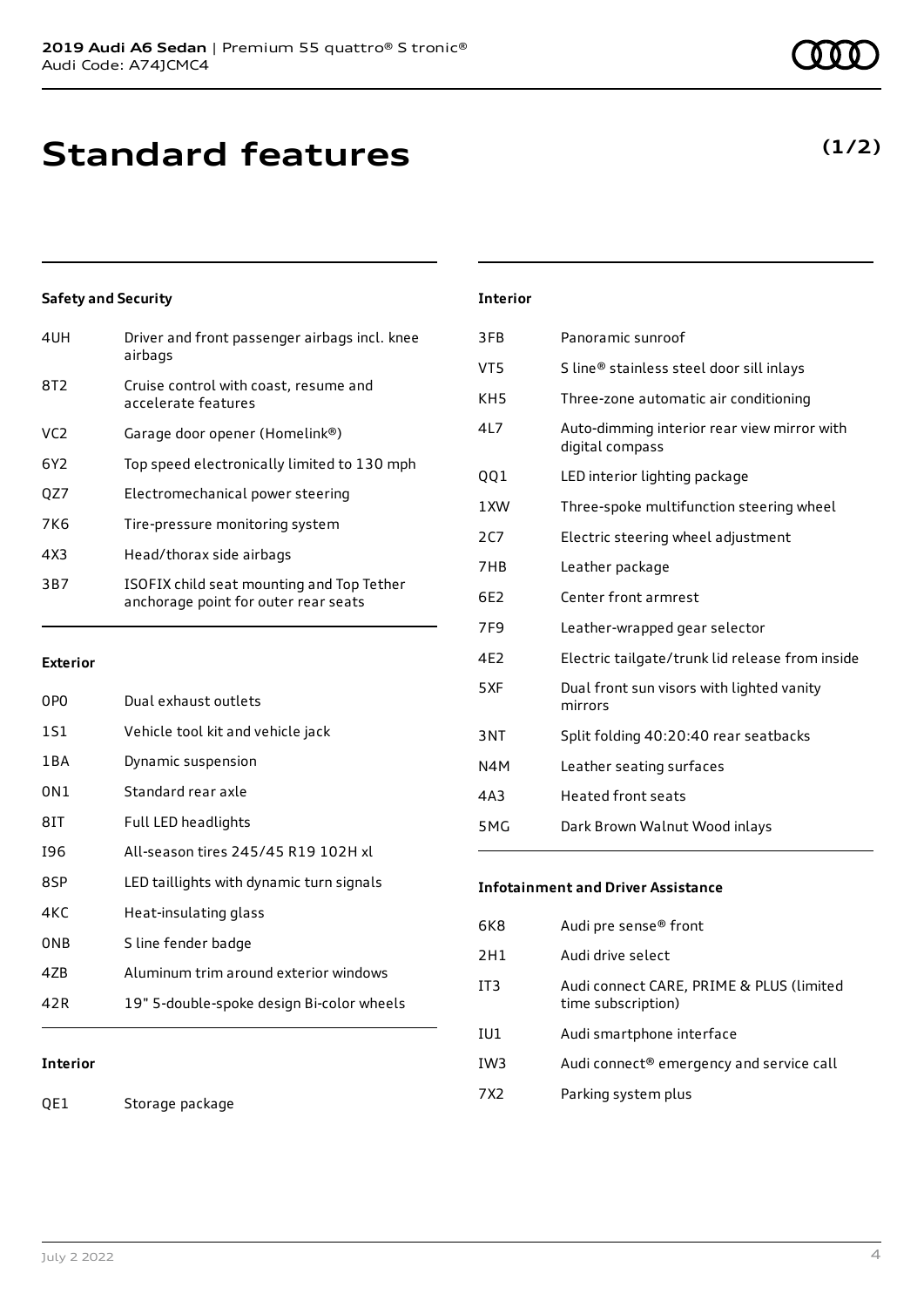# **Standard features**

#### **Infotainment and Driver Assistance**

| UF8             | USB Audi music interface with Audi<br>smartphone interface (Android Auto & Apple<br>CarPlay) |
|-----------------|----------------------------------------------------------------------------------------------|
| KA <sub>2</sub> | Rearview camera                                                                              |
| 9VD             | Audi sound system                                                                            |
| 9S7             | Color driver information system                                                              |
| 7UG             | MMI <sup>®</sup> Navigation plus with Audi connect                                           |
| EL3             | Audi connect <sup>®</sup> with online services                                               |
| I8V             | MMI radio - 8.8" screen size                                                                 |
|                 |                                                                                              |

QV3 SiriusXM® Satellite Radio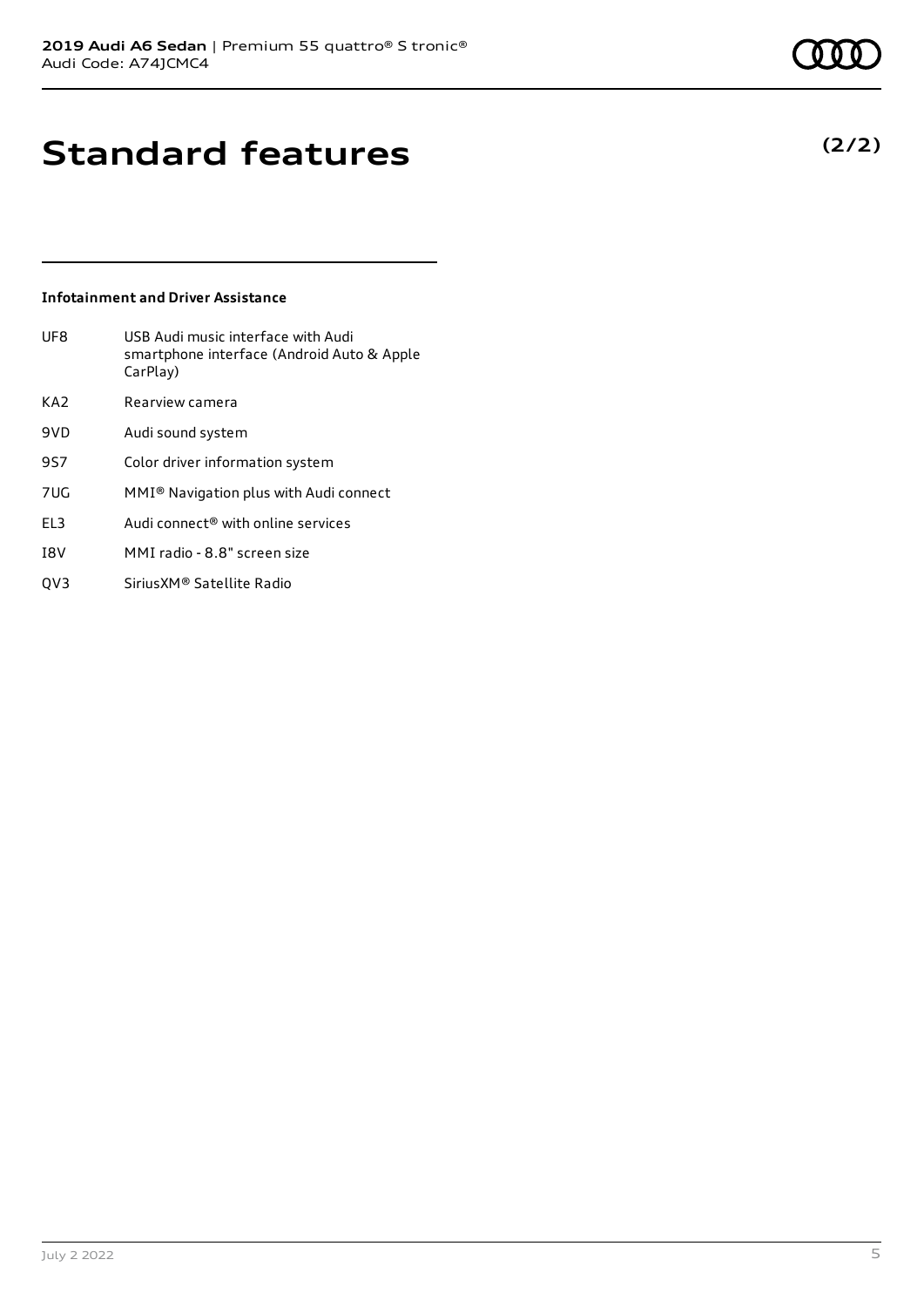# **Dealer remarks**

Check out this great value!

Feature-packed and decked out! Turbocharger technology provides forced air induction, enhancing performance while preserving fuel economy. This 4 door, 5 passenger sedan still has fewer than 70,000 miles! Audi prioritized practicality, efficiency, and style by including: 1-touch window functionality, speed sensitive wipers, and the power moon roof opens up the cabin to the natural environment. Smooth gearshifts are achieved thanks to the 3 liter 6 cylinder engine, and for added security, dynamic Stability Control supplements the drivetrain.

Our team is professional, and we offer a no-pressure environment. We'd be happy to answer any questions that you may have. Stop by our dealership or give us a call for more information.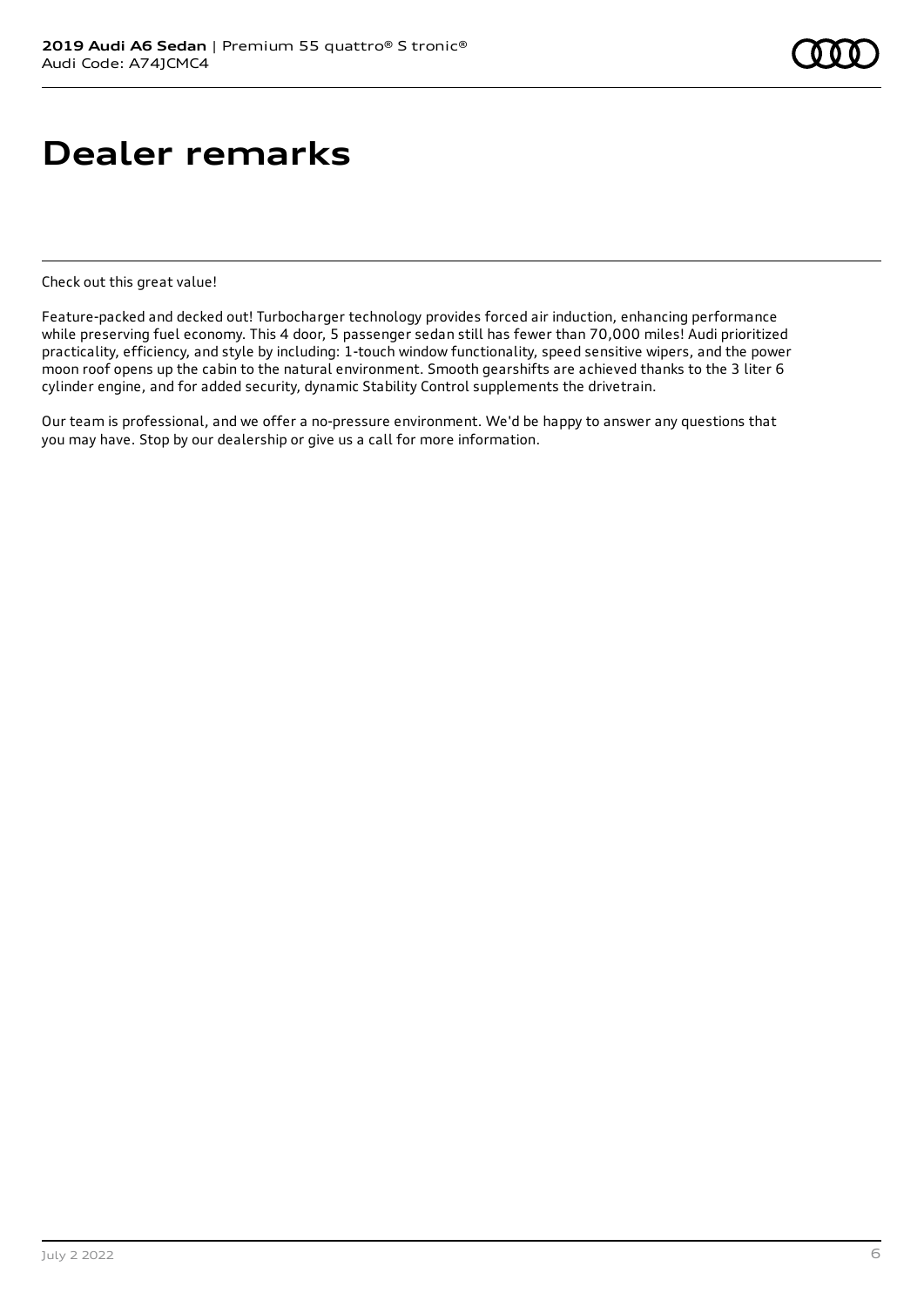# **Technical Specifications**

**(1/2)**

| <b>Engineering   Performance</b> |                                                                                                                        | Suspension                    |                                                                                           |
|----------------------------------|------------------------------------------------------------------------------------------------------------------------|-------------------------------|-------------------------------------------------------------------------------------------|
| Engine type                      | 3.0-liter six-cylinder                                                                                                 | Front axle                    | Five-link front independent steel                                                         |
| Acceleration (0 - 60<br>mph)     | 5.1 seconds seconds                                                                                                    | Rear axle                     | spring suspension<br>Five-link rear independent steel                                     |
| Power Level                      | 55                                                                                                                     |                               | spring suspension                                                                         |
| Engine block                     | Aluminum-alloy                                                                                                         | Optional                      | Adaptive damping suspension                                                               |
|                                  | Induction/fuel injection Twin-scroll turbocharged/TFSI®                                                                |                               |                                                                                           |
| Cylinder head                    | Aluminum-alloy                                                                                                         | <b>Brake system</b>           |                                                                                           |
| Max. output ps/hp                | 335 @ rpm                                                                                                              | Front brakes                  | 13.3 (ventilated disc) in                                                                 |
| stroke                           | Displacement/Bore and 2,995/84.5 x 89.0 cc/mm                                                                          | Rear brakes                   | 13.0 (ventilated disc) in                                                                 |
| Top track speed <sup>1</sup>     | 130 mph mph                                                                                                            | Parking brake                 | Electromechanical                                                                         |
| Torque                           | 369 lb-ft@rpm                                                                                                          |                               |                                                                                           |
| Valvetrain                       | 24-valve DOHC with Audi valvelift                                                                                      | <b>Body</b>                   |                                                                                           |
|                                  | system and variable valve timing                                                                                       | Material                      | Multi-material body construction<br>(steel and aluminum composition)                      |
| <b>Electrical system</b>         |                                                                                                                        | Corrosion protection          | Multistep anti-corrosion protection                                                       |
| Hybrid system battery            | 48 Volt/9.6Ah lithium-ion battery                                                                                      | <b>Warranty   Maintenance</b> |                                                                                           |
| <b>Driveline</b>                 |                                                                                                                        | Warranty                      | 4-year/50,000-mile new vehicle<br>limited warranty                                        |
| Transmission                     | Seven-speed S tronic® dual-clutch<br>automatic transmission with<br>quattro® all-wheel-drive with<br>ultra® technology | Maintenance                   | 12-month/10,000-mile (whichever<br>occurs first) NO CHARGE first<br>scheduled maintenance |
| <b>Steering</b>                  |                                                                                                                        |                               |                                                                                           |
| Steering type                    | Electromechanical progressive<br>steering system                                                                       |                               |                                                                                           |
| Turning diameter, curb- 36.4 ft  |                                                                                                                        |                               |                                                                                           |

to-curb

Steering ratio 12.1:1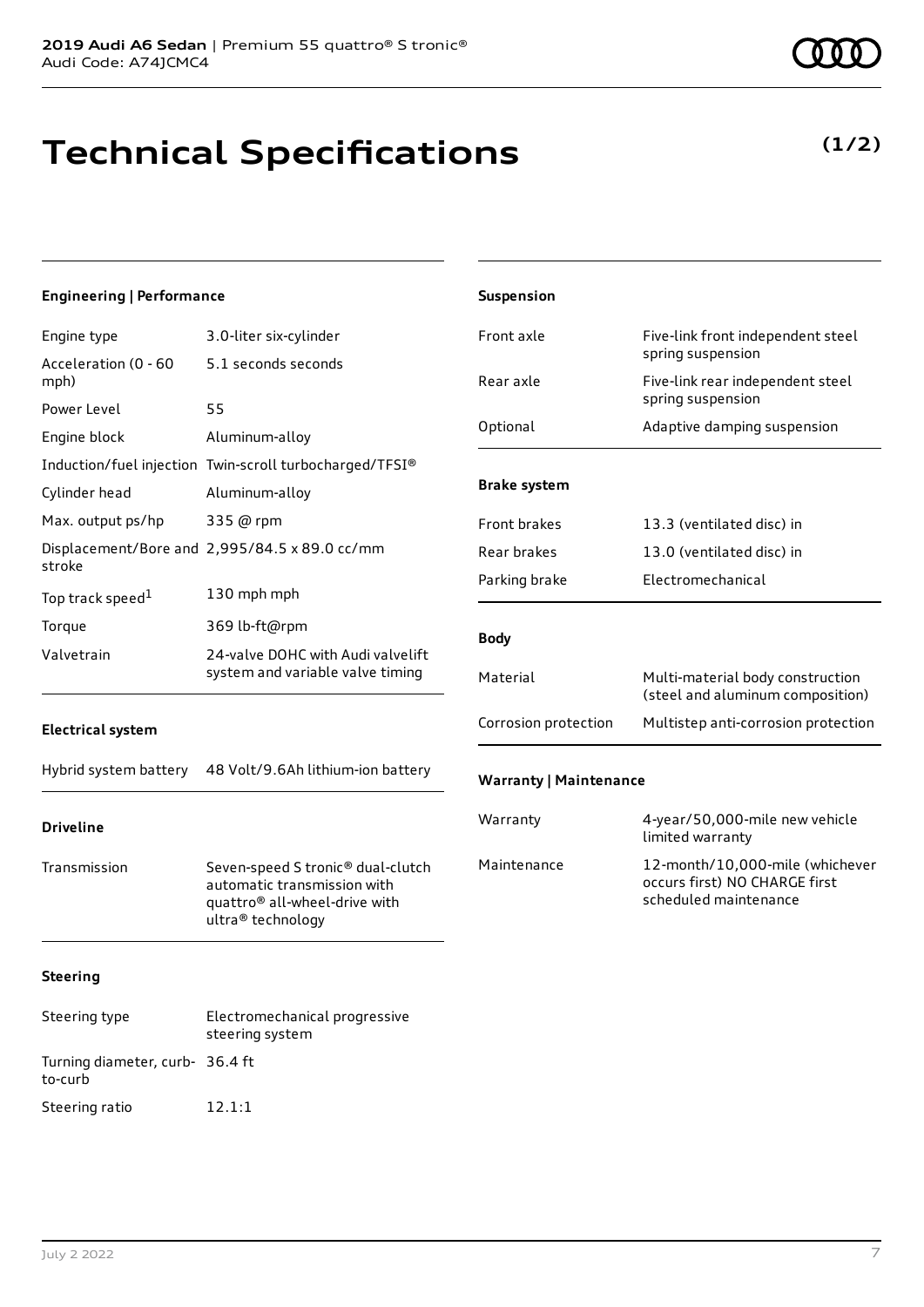# **Technical Specifications**

#### **Exterior Measurements**

| Height                           | 57.4 in    |
|----------------------------------|------------|
| Overall width without<br>mirrors | 74.3 in    |
| Length                           | 194.4 in   |
| Wheelbase                        | $115.1$ in |
| Drag coefficient                 | $0.29$ Cw  |
| Overall width with<br>mirrors    | 83.1 in    |
| Track rear                       | 63.7 in    |
| <b>Track front</b>               | 64.2 in    |
| Curb weight                      | 4,266 lb   |

#### **Interior measurements**

| Seating capacity                          | 5                    |
|-------------------------------------------|----------------------|
| Shoulder room, rear                       | 56.5 in              |
| Head room with front<br>sunroof           | 38.0 in              |
| Leg room, rear                            | 37.4 in              |
| Shoulder room, front                      | 57.8 in              |
| Head room with rear<br>sunroof            | 38.1 in              |
| Leg room, front                           | 41.3 in              |
| Cargo volume, rear<br>seatbacks up/folded | 13.7/NA cu ft, cu ft |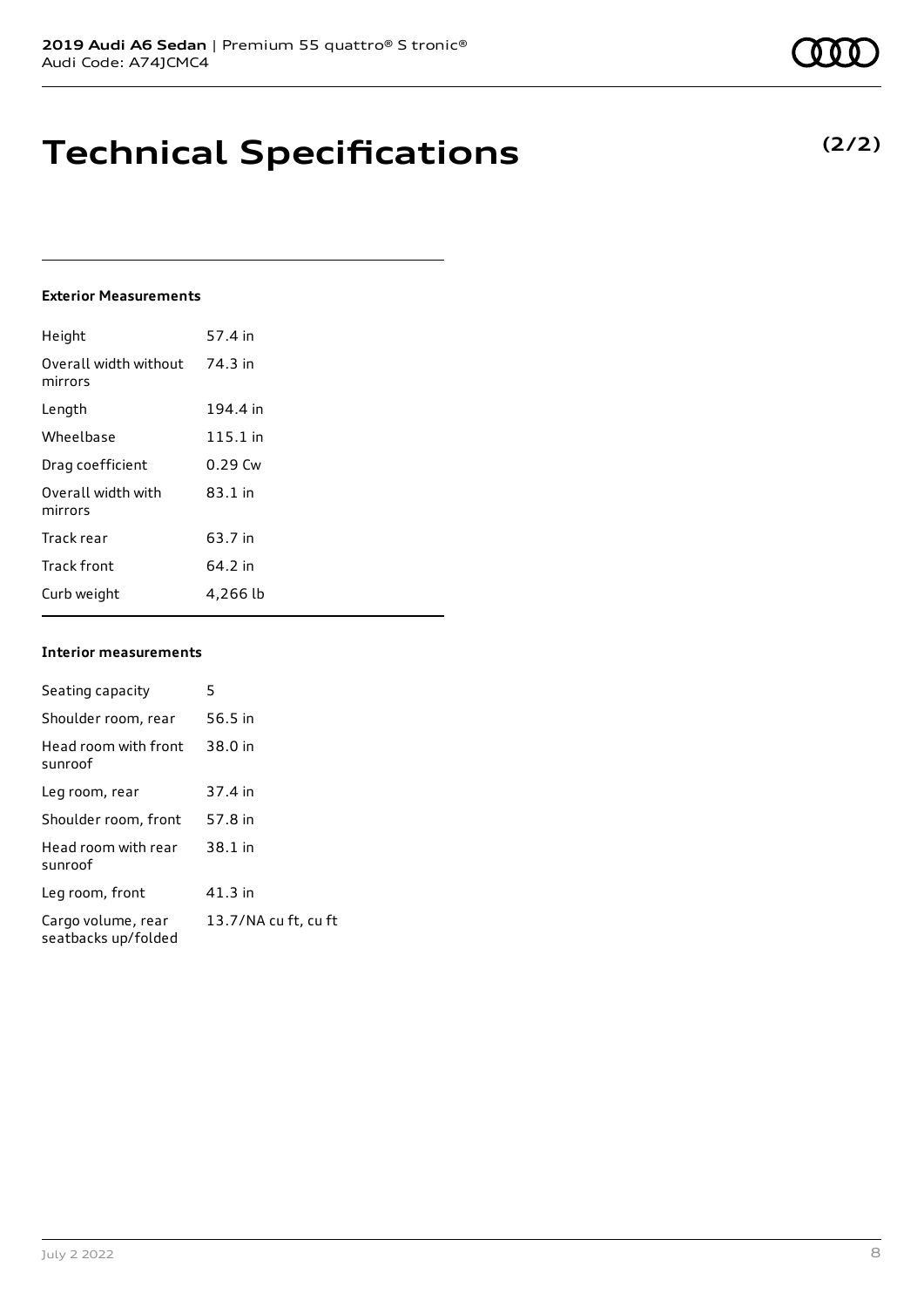### **Consumption- and emission**

**Consumption by NEDC**

combined 25 mpg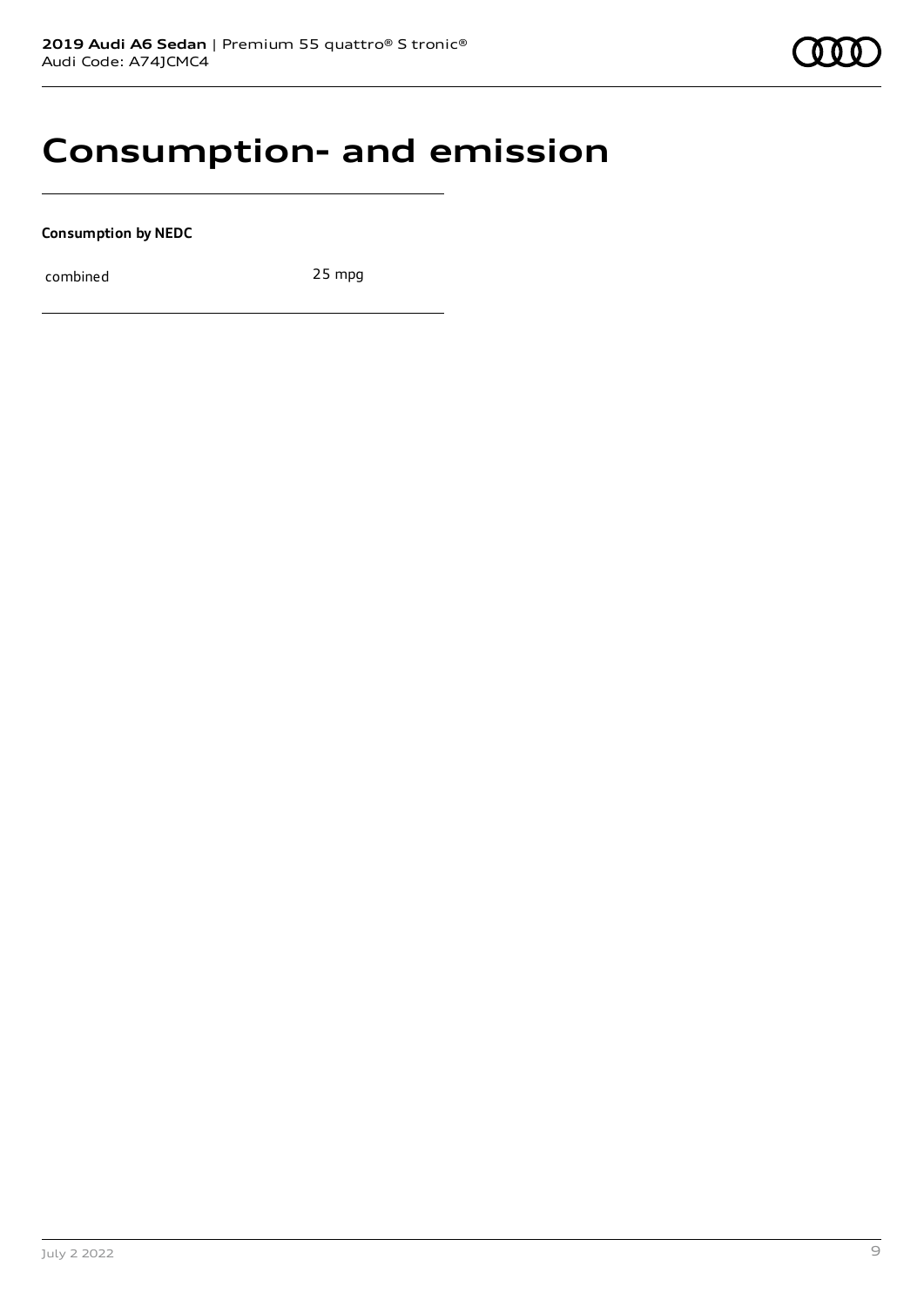### **Contact**

Dealer **Audi Dominion**

21105 W Interstate 10 78257 San Antonio TX

Phone: +12106813399 FAX: 2106813340

www: [https://www.audidominion.com](https://www.audidominion.com/)